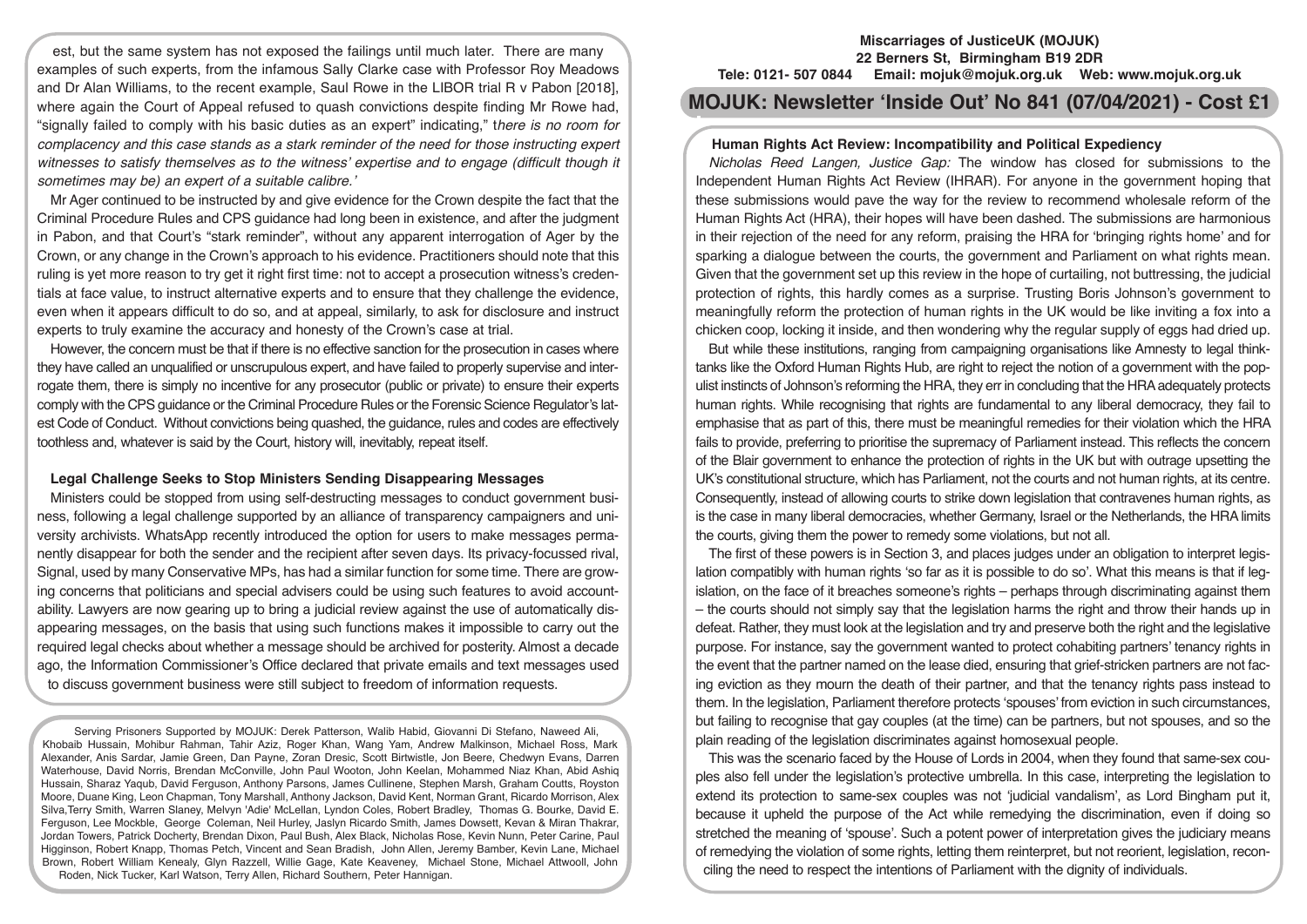But it is when legislation cannot be interpreted in a way that is compatible with rights that difficulties arise. If the purpose of the legislation is inextricably tied up with the violation of a right, as it was in the case of A v UK, where the Parliament passed the Anti-Terrorism, Crime and Security Act, giving the Home Secretary the power to detain non-British nationals indefinitely, the courts can only issue a 'declaration of incompatibility' under Section 4. This does nothing substantive to assist the injured party, with s.4 declarations being the judicial equivalent of scratching an SOS in the sand. A declaration makes it easier for the government to remedy the violation, but it does not impose any real obligation on it, or Parliament, to do so. As Lord Kerr said in the Supreme Court's decision on the legality of assisted suicide, it is 'always open to Parliament to decide to do nothing'.

In essence, therefore, s.4 declarations are no remedy at all. This leaves the UK's constitution in the curious position where for less wanton violations of human rights, the courts can meaningfully intervene, but when real harm is done to them- possibly intentionally – judges are left wringing their hands, hoping the government finds its conscience and remedies the wrong. For the most part, this has been a reasonable compromise, with British governments of all political stripes engaging with s.4 declarations. But if we have learnt anything at all from recent years, it is that governments cannot be trusted to remain faithful to norms and conventions that ask them to act, but do not force them to. And once a convention – particularly one that limits government action – has fallen by the wayside, it would take the election of an astonishingly conscientious prime minister for it to be restored.

Already, we have seen this convention (respect for s.4 declarations) wobble over prisoner voting, with Gordon Brown's government simply ignoring a declaration of incompatibility, and with with Cameron's government eventually finding a milquetoast solution that just about satisfied the ECtHR, but not before Cameron said that the idea of prisoners voting made him feel 'physically ill'. In our current state of constitutional chaos, it is not difficult to imagine an equally controversial case (perhaps Shamima Begum's, had it come before the Supreme Court in a different guise) leading to a s.4 declaration that Johnson's government refused to abide by. Indeed, it is not difficult to imagine Johnson's government revelling in such a refusal, using it as lynchpin in their re-election campaign by painting themselves as tribunes of the people, checking the elitist instincts of the judges.

Ultimately, this exposes rights to the whim of the mob. This is not the approach of a liberal democracy, but of a majoritarian one, where groups or individuals despised by society see their rights sacrificed to political expediency. There is a solution to this, which elevates rights while still ensuring that Parliament retains ultimate sovereignty. This is to invert the operation of s.4, giving the courts the power to strike down legislation they find violates human rights, while also providing Parliament with the right of response, allowing the legislature to vote and reject the court's interpretation of the right. Such an approach is not novel. UK courts were previously obliged to strike down legislation that conflicted with the laws of the European Union, and Parliament still retained ultimate sovereignty, even though there the House of Commons did not even have a right of response. And looking further afield, a system like this, which prioritises rights while preserving a legislative role, exists in Canada. There, the Canadian Parliament, which is still ultimately sovereign, is empowered through a 'notwithstanding' clause to overturn decisions of the courts on rights, prioritising the legislative interpretation of the right ahead of the judicial.

The courts say that Parliament should be forced to 'squarely confront' what it is doing if it is to violate rights. This is not how our constitution works, with the executive – and Parliament – ultimately free to disregard declarations of incompatibility if they consider it politically expedient. It is only by shifting the burden, forcing Parliament to respond to judicial decisions on rights and to candidly admit they are overturning the judges' interpretation of the rights, that the legislature can be made to confront what it is doing.

for IPP inmates would bring their treatment in line with prisoners on determinate sentences of a fixed length, but warn it could also mean "letting out people who were still considered dangerous". Lord Blunkett, who as Labour home secretary introduced IPPs back in 2005, has expressed regret before about the way they were used for many more people than he intended or expected. He has now told the World at One the fact there are still 1,900 people in jail on an IPPs "weighs heavily on him". Families want all those on IPPs with a minimum tariff of under five years - like Maroni - to have their cases reviewed and given a sentence with an end date. Only then, they say, will the legacy of these "disgraceful" sentences end. The Ministry of Defence said in a statement: "The number of IPP prisoners has fallen by two-thirds since 2012 - and is down 13% in the last year. "We are helping those still in custody progress towards release, but as a judge deemed them to be a high risk to the public, the independent Parole Board must decide if they are safe to leave prison."

## **When Expert Witnesses Turn Out Not as Expert- or as Honest - as They Claim?**

Katy Thorne QC, Doughty Street Chambers: What is the Court of Appeal's attitude when experts turn out to be not as expert - or as honest - as they claim? We all know the duties that experts giving evidence in criminal courts are supposed to comply with: to be unbiased and objective, not to stray outside of their expertise and to disclose material and information which may undermine their opinion or standing.[1] These duties are currently set out in Part 19 Criminal Procedure Rules but have been in previous iterations of the Criminal Procedure Rules and set out many times the Courts[2] and by Regulators[3]. But what happens if experts do not comply? What happens when experts are not so expert? What happens when experts are not honest? Unfortunately, it appears, the Court of Appeal has recently been unwilling to interfere.

In the case of R v Byrne and others [2021] EWCA Crim 107, the Court of Appeal gave judgment in seven conjoined appeals which followed the collapse of a major fraud trial (R v Sulley and others) due to the wholesale discrediting of the Prosecution's carbon credit expert witness, Andrew Ager. In that earlier trial, at Southwark Crown Court, Ager had not just been shown to have questionable qualifications, but not to have complied with, or even understood his duties as an expert, and he had even attempted to improperly persuade a defence expert not to give evidence, in the fear that he, Ager would be exposed. The very senior trial judge found him not to be an expert of "suitable calibre" and the CPS indicated he would never be used as an expert again.

All the cases in the Byrne and Others appeal were previous trials where Mr Ager had given evidence about the carbon credit industry. The Court of Appeal accepted Mr Ager's wholesale failure in Sulley to comply with the requirements of an expert witness and the trial judge's conclusion that he was not suitable, but declined to quash any of the convictions. In their judgment, the Court sought to remind all parties of the need to ensure that inappropriate expert witnesses are not called in criminal trials, stating that the guidance issued by the CPS, and compliance with the Criminal Procedure Rules will ensure that rogue experts are weeded out. The Court said: *The Crown must take all necessary steps to ensure that inappropriate expert witnesses are not called in criminal trials in the future. Proper adherence to the two sets of Crown Prosecution Guidance set out in [87] above, together with the Criminal Procedure Rules and the Criminal Practice Directions, should ensure that this regrettable lapse will not be repeated. The failure to detect the underlying problems with Ager as an expert witness was a notable error on the part of those with conduct of these cases. [emphasis added]*

Unfortunately, history tells us that such confidence may be misplaced, because time after time prosecution experts have overstepped their expertise or even turned out to be dishon-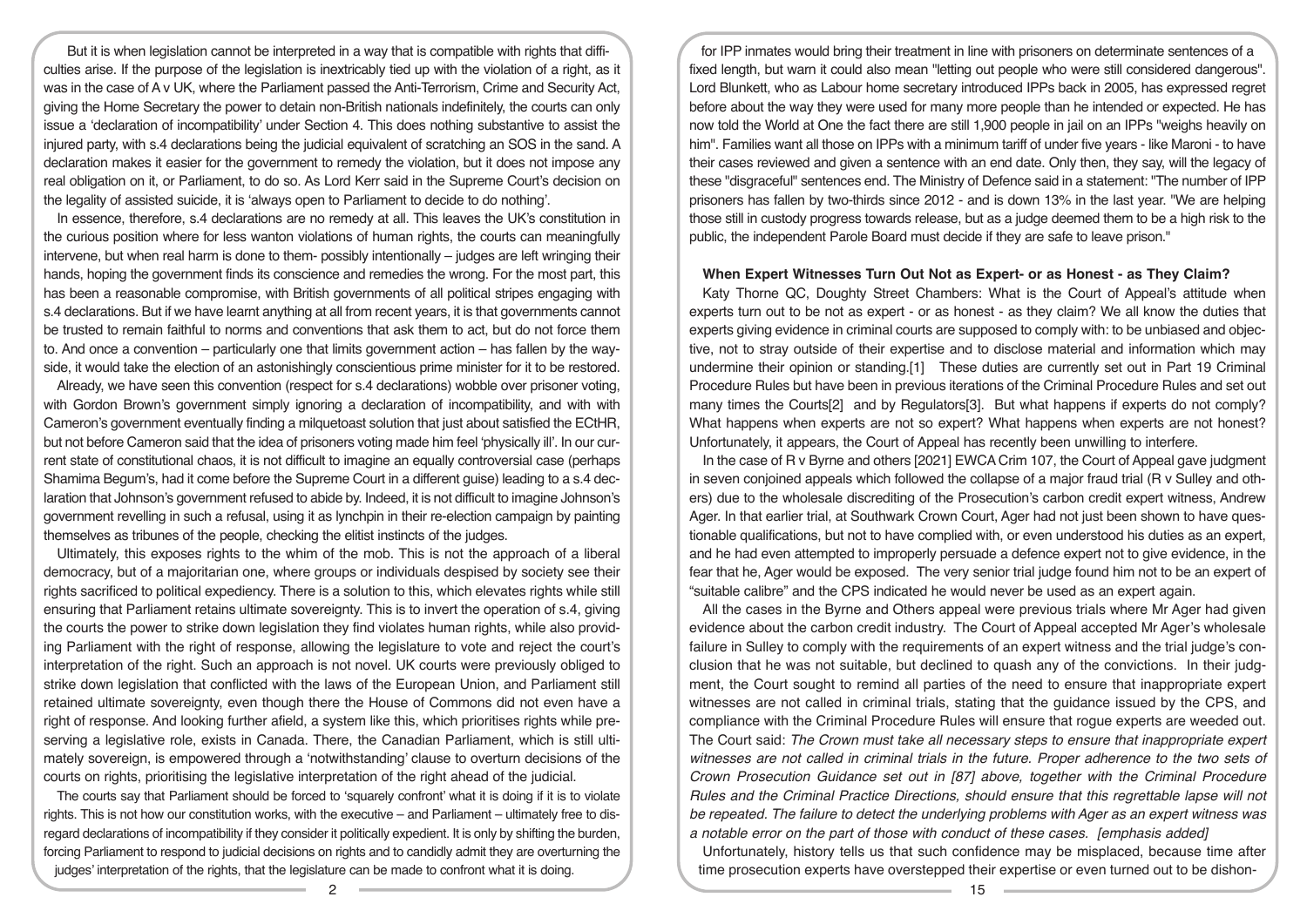amount of time unconvicted defendants could await trial in prison would have a disproportionate impact on people who are black, Asian or from other ethnic minorities. Griff Ferris, the legal and policy officer at Fair Trials, said the justice system was being undermined by the imprisonment of unconvicted people for excessive periods. "People are being made to suffer these conditions because of the government's insistence on putting more and more people in prison, and repeated and systematic failures to get trials heard in time," he said. The government must reverse the extension of time limits on pre-trial custody immediately, and implement structural solutions to this crisis aimed at releasing more people, rather than trying find more ways to put more people into prison, which is what it's trying to do with the policing bill."

A Ministry of Justice spokesperson said: "Only those who pose the highest risk to the public or are likely to abscond are held on remand – extensions to normal custody time limits must be approved by independent judges and defendants have the right to apply for bail. Hundreds of millions of pounds have been invested throughout the pandemic, which has seen outstanding magistrates' cases fall by 50,000 since last summer, 54 Nightingale courtrooms and the rollout of video hearings."

## **Imprisonment for Public Protection Jail Terms 'A Death Sentence'**

Victoria Derbyshire: BBC News: Karl Maroni, 33, has spent all his adult life in jail. Aged 18 he committed three violent offences and was convicted. He was told the minimum time he'd be in prison would be three and a half years. But 16 years and 17 jails later he's still there, "left to rot", he says. He's never had a bank account, never owned a smartphone and never used social media. Speaking from the lowsecure mental unit where he's currently detained, he says he's come close to "giving up". "I was selfharming, getting into trouble, feeling really low and depressed, not knowing when I was going to get out," he said. "It's like a death sentence." Maroni is serving a sentence known as an IPP - Imprisonment for Public Protection - which were abolished by the coalition government eight years ago because they were seen to be unfair. Yet there are still 1,900 people in custody in England and Wales with no end date and no idea when they are getting out. Former Conservative Justice Secretary Lord Kenneth Clarke, who got rid of them in 2012, has told BBC Radio 4's World At One programme it's a "tragedy" there are still so many people serving IPPs. Another former Tory Justice Secretary, Sir David Lidington, told the programme that all remaining IPP cases should be reviewed "as soon as possible". As a teenager, Maroni took part in a robbery of a bookmakers in London. He and an accomplice threatened the pregnant cashier with an imitation gun and demanded cash, leaving with £200. He also refused to pay a taxi fare and showed the driver a knife, as well as carrying out a street robbery. He says he now feels remorse for his victims. "I was an offender," he says. "Growing up I was a street kid. People shouldn't feel sorry for me but I have changed. I've been punished enough." Back in 2005, the Labour government thought they'd be used for around 900 offenders - but 6,000 people received the sentence. Many were kept in jail for years after their tariff expired. The prison and parole system couldn't cope with the need to give inmates access to rehabilitation programmes in order to demonstrate they were safe to be let out. According to official probation documents, Maroni had a difficult childhood. His mum was an alcoholic and drug user and her partner used to beat her and Maroni. He missed three years of school and attempted to take his own life using his mother's drugs. Since he's been in custody, his mental health has deteriorated significantly - exacerbated, he says, by having a sentence which gave him no hope. He's self-harmed, had panic attacks and says he's been diagnosed with a personality disorder and schizophrenia. His application for parole has been rejected several times because the parole board thought he still posed a risk to the public. He's due to have another hearing this summer and is feeling optimistic.

Blunkett's 'regret' at IPPs: Sir David Lidington and Lord Clarke say setting a firm release date

#### **HMP Long Lartin – Poor leadership Across Many Areas of Prison Life**

Along-term high-security prison in Worcestershire, was found by inspectors from HM Inspectorate of Prisons in February 2021 to be recovering from a serious recent COVID-19 outbreak in which three prisoners had died and there were staff shortages. Long Lartin holds some of the country's most dangerous and serious offenders, with two-thirds serving life sentences and almost all of the rest serving more than 10 years. At the time of the inspection visit, over 20% of those held were category A, the highest security classification. Most prisoners said that the measures to prevent the spread of tCOVID were necessary, but the recent outbreak had affected their perceptions of their own safety, which were poor despite falls in recorded violence and self-harm."

Inspectors identified weaknesses in many areas of prison life. More than half of the 546 prisoners – around 280 – lived in cells with no toilet, sink or running water. The report noted: "They had to use an electronic request system – which was often unreliable – to use the toilets at night. The pandemic had brought the shortcomings of this system into sharp focus because prisoners were locked up for longer periods than usual." Though the exercise yards were open throughout prisoners' time unlocked enabling them to access time in the open air for over two hours a day during the week.

The segregation unit subjected prisoners to a very austere regime for long periods without any reintegration planning. Planned use of force by staff was very high, largely because of excessive use of handcuffs in the segregation unit, much of which went unrecorded.

Mr Taylor added: "The prison's investigations into prisoner complaints were poor and sometimes carried out by the member of staff about whom the prisoner had complained. The system for investigating complaints into discrimination was in disarray and nearly half of allegations made in the previous three months had not received a response." Health care waiting lists were undermanaged, resulting in some waits of over a year to see the GP. There had also been long delays in telephone monitoring of prisoner calls for public protection reasons. "Our concerns about these practices was compounded by the failure of leaders to establish effective oversight to identify or address any of them. We had little confidence that sustained progress was possible without a major improvement to governance and management across many areas of prison life."

## **British Soldiers and the Criminal Process in Northern Ireland**

Anurag Deb, UK Human Rights Blog: The family of Daniel Hegarty shot dead and Christopher wounded have waited almost 40 years for the start of the process of ensuring justice. Re B's application [2020] NIQB 76 was a challenge to a decision to prosecute a soldier for offences going back to 1972. Part of the small but politically divisive cohort of prosecutions arising out of the Troubles in Northern Ireland, Re B provides a classic example of how courts approach the issue of fairness in criminal prosecutions for historic offences. "B" is a former soldier of the British Army who had been serving in Northern Ireland. On 31 July 1972, the Army launched "Operation Motorman" to clear so-called "no-go" areas in Belfast and Derry, which had become highly problematic and dangerous for security forces at the time.

In the early hours of 31 July 1972, B was part of a company of soldiers deployed in the Creggan Heights area of Derry. He was armed with a 7.62 x 51 mm calibre General Purpose Machine Gun. At around this time, three local people were also in the area: Thomas Hegarty, his brother Christopher Hegarty and their cousin Daniel Hegarty. At some time shortly after 4.15 am, there was a burst of machine gun fire. When it stopped, Daniel Hegarty lay dead on the street, having been shot twice in the head. He was 15 years old. Christopher Hegarty was also wounded in the shooting, but survived.

An initial inquest in 1973 returned an "open verdict", which is used when verdicts such as a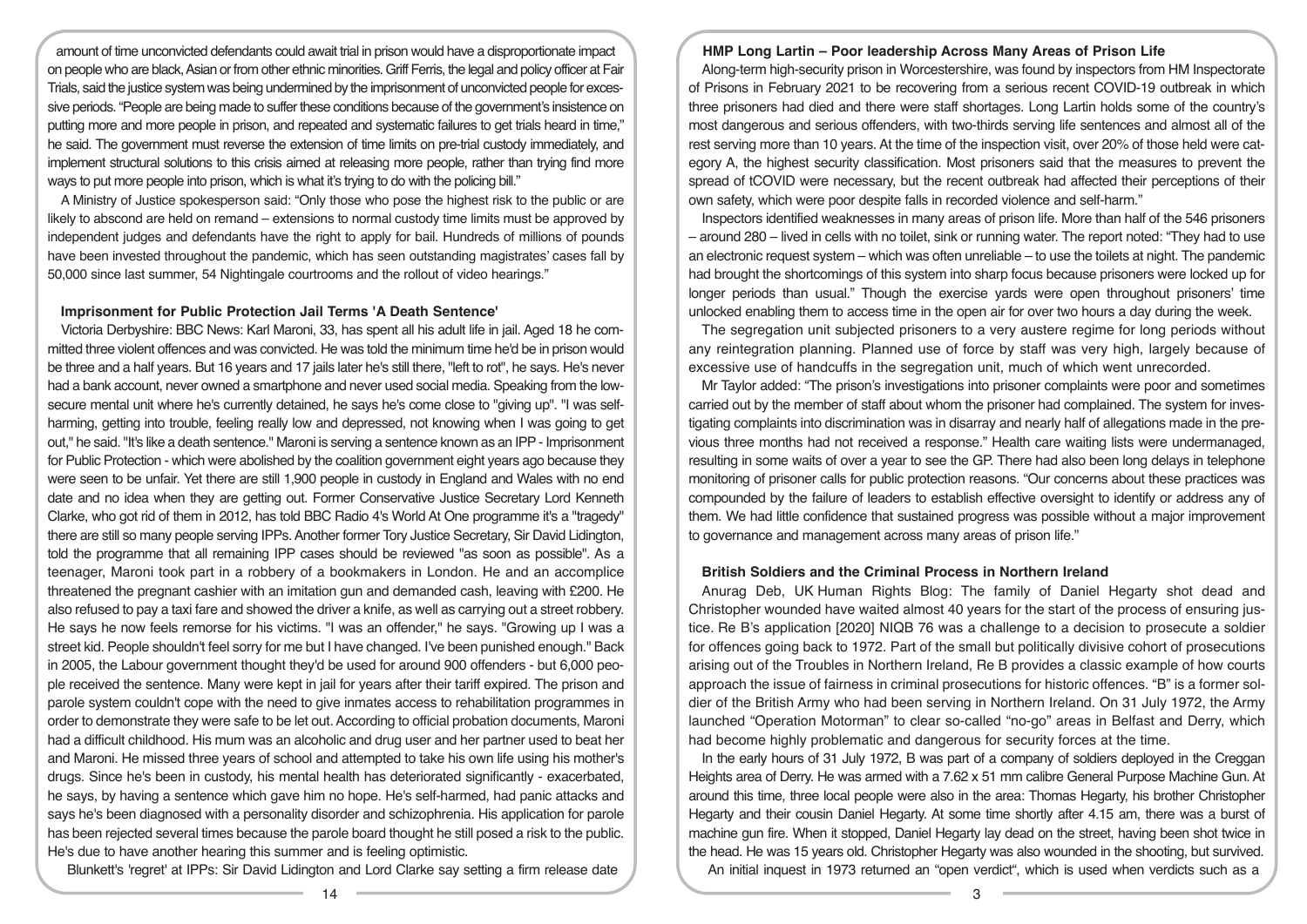death from natural causes, an accident or suicide are unavailable. A second inquest was ordered by the Northern Ireland Attorney General in 2009, which concluded in 2011 with a unanimous jury finding that none of the Hegartys had posed any risk when they had been shot at. Soon after the second inquest, the Coroner made a statutory referral to the then Director of Public Prosecutions for Northern Ireland (DPPNI) as it appeared that one or more offences had been committed in the shooting of the Hegartys. In 2016, the DPPNI decided not to prosecute B in relation to Daniel and Christopher Hegarty. This was successfully challenged, with the decision quashed in 2018 for the DPPNI's failure to apply the correct test for commencement of a criminal prosecution.

A fresh decision, by a new DPPNI, was made in April 2019 to prosecute B for the murder of Daniel Hegarty and the wounding with intent of Christopher Hegarty. This was then challenged by B and the challenge heard before a Divisional Court (Lord Justice Treacy, Mr Justice O'Hara and Sir John Gillen). B challenged the decision on several grounds, two of which were central. B argued that the DPPNI's decision had breached his rights under Articles 2 (right to life) and 3 (right not to be subjected to torture or inhuman or degrading treatment or punishment) of the European Convention on Human Rights. This was because B argued that the decision (1) effectively increased the risk to his life and (2) subjected him to inhuman or degrading treatment or punishment. The main evidential backdrop to B's challenge was supplied in four medical reports (which had also been supplied to the previous and current DPPNI). At their height, these reports concluded that there was an increased risk of myocardial infarction and sudden death if B were prosecuted, but also conceded "No one can predict when a deterioration in heart failure will occur and/or death in [B]".

*The Court's Decision:* At the outset, Treacy LJ for the unanimous Court heavily criticised the challenge as being a kind of "satellite" litigation – a case taken on an issue related to but not at the heart of the main case, before a different court to the one which would hear the main case. In the criminal justice setting, while judicial reviews taken out of the criminal courts are not unusual, they add delay and procedural complexity in an area where timely justice is a fundamental concern (see a recent post on this blog by Joanna Curtis), and are therefore discouraged for this reason. Moreover, as Treacy LJ observed, the entirety of the decision-making process in this case had already been plagued by considerable delay – the Coroner's referral to the DPPNI had been (at the time of the judgment) made almost a decade prior. Further, the crux of B's evidence – that of his health concerns – could be dealt with in the criminal courts as part of the criminal process itself, without commencing actions in other courts.

The challenge under Article 2 of the ECHR proceeded on two related duties: not to take life and to protect life in circumstances where a real and immediate risk to an individual's life exists. For B, this risk was disclosed in the medical reports. This risk also formed the basis of the Article 3 challenge – that the prospect of enduring a trial given B's health concerns gave rise to inhuman or degrading treatment. Treacy LJ ultimately dismissed both challenges by pointing to the existing safeguards built into the criminal process. The Court observed that B may make use of several applications in the criminal courts – arguing that he is unfit to stand trial, that a trial would be an abuse of process or argue for special measures to accommodate his health concerns as part of the trial process. This was particularly relevant as the increase in risk to B was unquantifiable – the four medical reports highlighted concerns, but also recognised the futility of accurately predicting or quantifying the risk to B from the trial process itself. The Court were particularly unimpressed with the potentially sweeping nature of B's main argument – if medical evidence pointing to increased health risks as part of any criminal trial could establish breaches of ECHR rights, then it would "confer de facto immunity on any suspect with a medical condition capable of similarly increasing risk consequential upon higher levels of stress resulting from a decision to prosecute".

## **EDM 1656: Undercover Policing Inquiry**

That this House notes the ongoing independent public Undercover Policing Inquiry, set up to investigate undercover policing in England and Wales since 1968; recognises the concerns raised by Non State Non Police Core Participants (NSNPCPs) and interested campaign groups (including the Campaign Opposing Police Surveillance and Police Spies Out of Lives) that the inquiry is not currently properly accessible to Core Participants or to the public; supports the principle of open justice including that public inquiries should be open and accessible to the public; believes that all Core Participants should be able to fully access and participate in the Inquiry; is concerned that the decision not to have audio and visual live streaming of the inquiry prevents full engagement from participants and prevents public and press access to proceedings; and Supports the calls from the NSNPCPs for full audio and visual live streaming, for the Inquiry to sit with a diverse panel of experts alongside the Chair throughout, for the names of groups subjected to undercover police surveillance to be disclosed publicly alongside the 'cover' names of undercover officers to allow those who were subjected to undercover police surveillance to assist the inquiry, for NSNPCPs to receive disclosure of their registry files in full and as a matter of urgency, for the terms of reference to be extended to include Scotland and Northern Ireland, and for trade unions, alongside all participating NSNPCPs to be given funding for legal costs so they are able to fully participate in the inquiry.

## **Third of Remand Prisoners in England Being Held Beyond Legal Time Limit For Trials**

*Ben Quinn, Guardian:* More than 3,600 people – almost a third of England's remand prison population – have been held beyond the legal time limit awaiting trials as the pandemic wreaks havoc on the legal process. The scale of the backlog has prompted calls for more remand prisoners to be released immediately. Some prisoners have been pleading guilty purely to avoid lengthy pre-trial detention. The figures were revealed in data provided under the Freedom of Information Act to a campaign group, Fair Trials, which has collected accounts of prisoners struggling with conditions as they await trial. The issue is expected to be raised in parliament, where the shadow minister for courts and sentencing, Alex Cunningham, has called on the government to rapidly increase the number of temporary "Nightingale" courts. "It is a national travesty that because of the government's incompetence, justice is being denied to victims of crime, as well as thousands of people who have not been convicted of any crime but are locked up in prison on remand past the legal time limit – often with no trial date in sight," he said.

The figures obtained by Fair Trials, a legal charity focusing on improving respect for trial rights in criminal cases, were provided by the Ministry of Justice. They recorded that 3,608 people had been held for six months or longer as of December 2020, and 2,551 people had been held for eight months or longer. One prisoner who had been on remand since October 2019, and whose trial date had been put back until September of this year, told of being locked up for 23 hours a day, apart from a shower and half an hour of exercise. In a letter to Fair Trials, they wrote of suffering from PTSD, adding: "At times I've really struggled with the isolation as I'm single cell status." They had recently been making progress in terms of recovering from drug use but a Covid-19 outbreak at the prison curtailed their use of the gym. Another wrote of being locked up for similar amounts of time, adding: "The conditions were horrible, so much so that I was going to plead guilty to get a transfer out of here … my mental health was suffering and I was severely depressed."

In September the government extended custody time limits – the amount of time that someone can be held on remand – from six to eight months. But as the extended limit of eight months only came into force in September 2020, none of the people held for longer than six months by December 2020 fall under that extended limit. Separately, the government's own advice in October last year said that extending the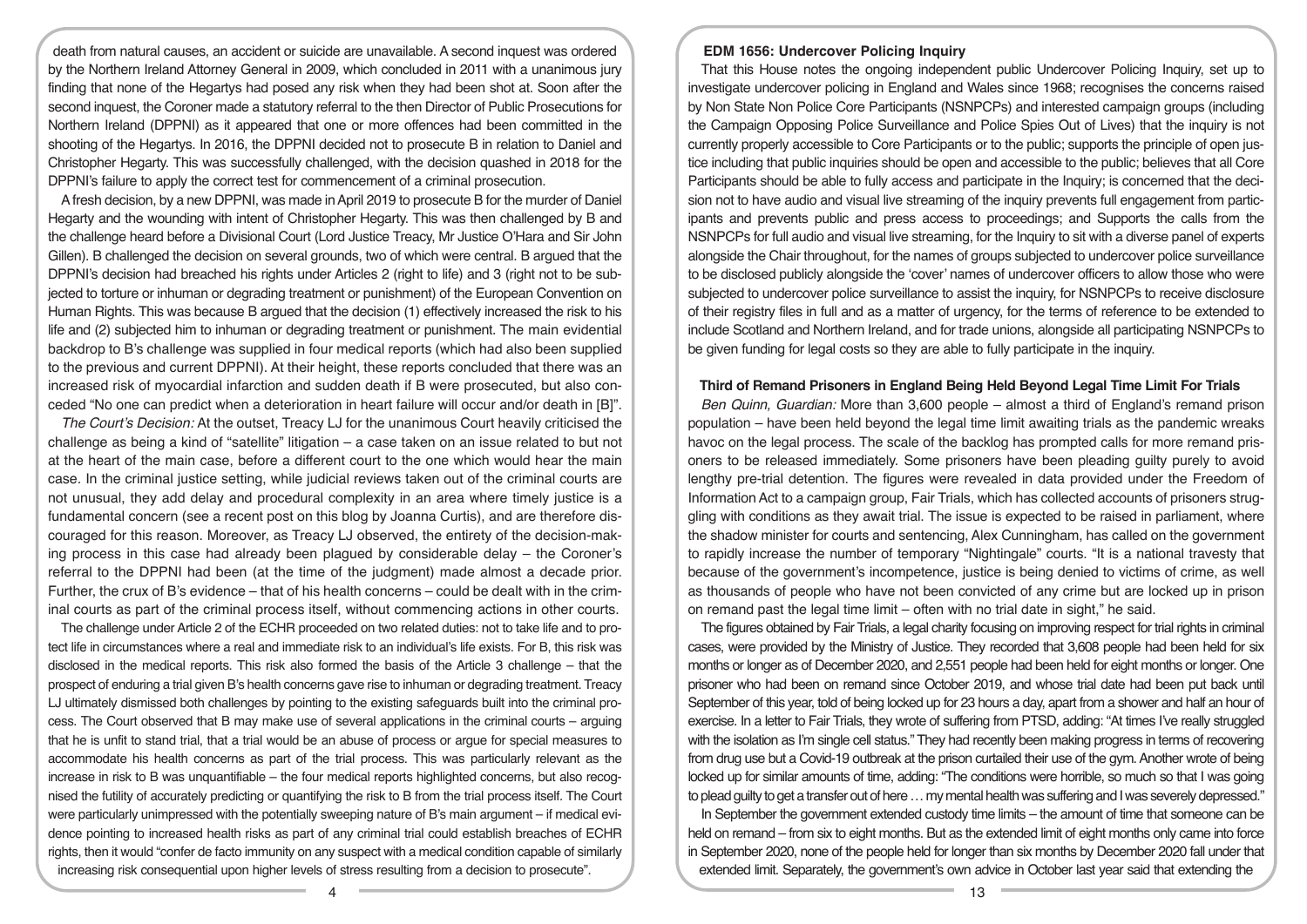## **Race Issues Sidelined Since Probation Service Shake-Up, Says Watchdog**

*Jamie Grierson, Guardian:* Perpetrators of racist crimes are being allocated to black, Asian and minority ethnic probation officers without warning, inspectors have said, as they warned that issues of race had been sidelined in the sector. Her Majesty's Inspectorate of Probation (HMIP) found that the service's focus on racial equality had declined since disastrous privatisation changes were introduced in 2014 by the then justice secretary, Chris Grayling. This lack of interest in race issues applies to both BAME offenders being managed by the probation service, and staff who are from BAME backgrounds, the report said. Inspectors heard distressing stories of inappropriate behaviour by white staff towards minority ethnic staff including instances of stereotyping, racist and sexualised language, and false allegations. In one shocking case a probation officer was propositioned by a white male colleague because "he had not had sex with a black woman before".

The chief inspector, Justin Russell, said the inquiry discovered that minority ethnic staff were not always consulted or supported when assigned work with individuals who had committed race-related offences. "Proper care and attention hadn't been taken in the allocation of cases that had a hate crime or a racial motivation aspect," he said. "They would be allocated these cases … it wouldn't be until they started the supervision that [they discovered that] the person had been convicted for a crime where harm had been done to an ethnic-minority individual." He added: "There was a significant percentage of ethnic minority staff who reported those instances. There were deficits in the organisation in the impact of these types of offences."

HMIP heard that complaints of racist language were instead found to be swearing; racial slurs were characterised as just banter. Several BAME staff members said they did not feel it was safe to raise issues of racial discrimination and serious complaints had been "repeatedly downplayed, ignored or dismissed". The report said there were "systemic" issues within the service, but Russell fell short of branding it "institutionally" racist. With offenders, the inspectors found that little interest was taken in how race, ethnicity or experiences of discrimination had affected their lives. "Probation officers need to find out as much as possible about individuals to support their rehabilitation. How can you help someone if you don't know what their life is like?" Russell said.

Inspectors found that the decline in focus on race issues within probation can be traced back to the Transforming Rehabilitation reforms spearheaded by Grayling, which are set to be reversed this year. Under Grayling's widely derided shake-up, the probation sector was separated between a public sector organisation – the National Probation Service (NPS), managing high-risk criminals – and 21 private companies responsible for the supervision of 150,000 low- to medium-risk offenders. Long-serving staff told inspectors that before the reforms, issues of equality and diversity – race equality in particular – had been given a higher profile, and since then specific resources have been lost. Effective commissioning of rehabilitative services for black, Asian and minority ethnic service users proved problematic under the reforms, and some valued services that existed previously were lost, the report added. In an unusual move, Russell announced his intention to reinspect this work again in two years.

More than 222,000 people are supervised by probation services across England and Wales; approximately a fifth are from BAME backgrounds. About 14% of National Probation Service staff are from a BAME background. The director general for probation, Amy Rees, said: "This is a difficult report to read as our staff take pride in helping offenders turn their lives around. Clearly, that support needs to be better tailored for the Black, Asian and ethnic minority offenders we work with. "We are working hard to diversify our workforce so that we have greater collective understanding for the particular challenges faced by ethnic minority offenders, and I want to reassure probation staff that we are listening and acting on their concerns."

*Comment:* The Divisional Court's judgment is a classic restatement of two main points with longstanding authority: the need to avoid satellite litigation and its associated delay and complexity in the criminal process, and the difference between a decision to prosecute and an actual prosecution in the context of ECHR rights. While B had argued that it is not in the public interest to prosecute someone with an increased risk of death, the Court, invoking recent Supreme Court authority, held that the public interest test for deciding whether to prosecute was not the same as the question of whether there would be an unjustifiable interference with an individual's ECHR rights.

A final point of considerable importance is the Court's reminder of the structural guarantees of fairness built into the criminal process. This reminder is not only important in terms of the administration of criminal justice (i.e. the importance of a fair system to protect the substantive rights of suspects and defendants) but also for the political and social backdrop from which this case arose. The prosecution of soldiers for offences relating to the Troubles is a (numerically) small but increasingly explosive cohort of judicial business. No soldier has yet been convicted in this cohort, though the litigation surrounding it has been subject to emotive, divisive and often insensitive rhetoric. A government bill has passed the House of Commons and is now in the House of Lords, which creates restrictions of time and process for bringing similar prosecutions, with a new duty on the Secretary of State to consider whether or not the UK should make a derogation under the ECHR in respect of any overseas operations which are or would be significant.

Amid this controversy, it is worth remembering that the investigative duty under Article 2 of the ECHR includes duties owed to victims' next-of-kin (see e.g. Al-Skeini v United Kingdom (Application no. 55721/07)), with the family of Daniel and Christopher Hegarty having waited almost 40 years for the start of the process of ensuring justice.

#### **Exclusion of Unlawfully Obtained Evidence**

Jonathan Lennon, Doughty Street Chambers: Many remand prisoners will have a considerable amount of time to ponder the evidence against them and conclude that some aspect of the evidence has been obtained illegally; e.g. by improper telephone intercept or by use of a participating informant etc. At this point it is time to ask the question that the trial Judge will ask; *'So what?'* 

*Due Process:* Americans place a great deal of emphasis on 'due process'. When the police or the District Attorney infringe a citizen's constitutional rights the trial Judge will, almost automatically, protect the citizen's rights by excluding the evidence or halting the case. In this country the approach is different. Judge's have to perform balancing exercises and address notions such as 'the interests of justice' and whether a defendant can have a 'fair trial' or not. A failure to perform 'due process' may be alleviated by a judicial direction to the jury or, more hopefully for defendants, the exclusion of certain evidence.

Section 78 of PACE is the principal device by which a Judge can exclude evidence. Section 78 permits the Judge to; "refuse to allow evidence on which the prosecution proposes to rely… if it appears to the Court that, having regard to all the circumstances, including the circumstances in which the evidence was obtained, the admission of the evidence would have such an adverse effect on the fairness of the proceedings that the Court ought not to admit it." One of the classic types of s78 applications is where the police have breached their own Codes of Practice in obtaining the evidence. For example, exceeding the authority for the use of a bugging device under the Regulation of Investigatory Powers Act 2000, or not following the correct procedure for an interview at the police station. The evidence sought to be excluded would in those cases be, respectively, the transcript of the bugging material and the transcript of the taped interview. The greater the breach of the 'rules', then the more likely the evidence is to be excluded. If 'bad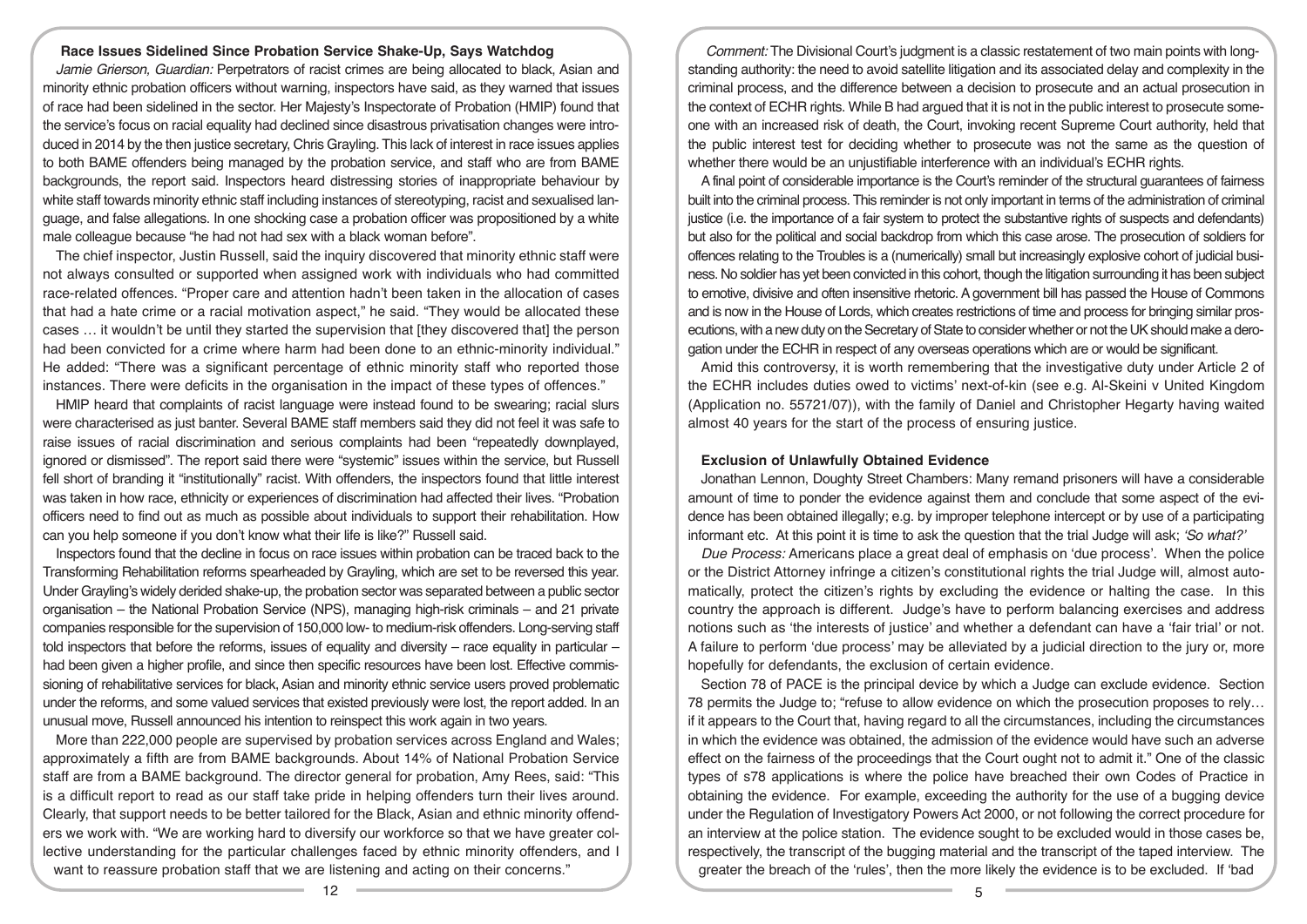faith' is shown; i.e. the officers breached the rules deliberately, then the chances of a successful application increase. However, suggesting that a police officer has acted in 'bad faith' is a serious allegation that cannot be made lightly and will demand a high level of proof. Such allegations should never be made on a speculative basis – it will just irritate the Judge. There must always be a proper basis before embarking on that route. The extent to which a breach of procedural rules, such as the PACE Codes of Practice, will trigger the exercise of the trial Judge's discretion to exclude evidence under s78 all depends on the facts of the case. The expression "significant and substantial" has been favoured by the Court of Appeal, e.g. in R. v. Walsh, 91 Cr.App.R. 161. In that case the defence had applied to the trial Judge to rule the interview out because of certain breaches of PACE at the police station. The trial Judge found that the officers had not acted in bad faith and kept the material in evidence in the trial. Walsh was convicted and appealed to the Court of Appeal. The Appeal Court said: In the present case, we have no material which would lead us to suppose that the judge erred in concluding that the police officers were acting in good faith. However, although bad faith may make substantial or significant that which might not otherwise be so, the contrary does not follow. Breaches which are in themselves significant and substantial are not rendered otherwise by the good faith of the officers concerned. The Appeal Court quashed the conviction. Section 78 did not mean that a police officer fabricating evidence, or deliberately fouling up the identification parade procedure would automatically lead to that evidence being excluded – but the Court gave a strong indication that it would usually do so.

In R v McGovern (1991) 92 Cr. App. R 228 the Court of Appeal considered the case of a 19 year old girl, of limited intelligence, who had been interviewed by the police following her arrest for murder. The police refused her access to a solicitor. She confessed to having taken part in the killing. In a second interview, with a solicitor present, she made similar confessions and she was subsequently convicted of manslaughter. She appealed. The Court of Appeal found that her first confession was unreliable given the lack of a solicitor at interview and that in relation to the second interview the very fact that of the admissions in the first interview was likely to have an effect upon the accused during the course of a second interview. If the first interview was in breach of the rules then the subsequent interview must be similarly tainted. The conviction was quashed.

C*ommon-Law/Fairness:* The other main tool in the defence armoury is the 'common law' – i.e. Judge made law created over the years from judicial precedent and not by Act of Parliament. There is no magic formula or test here – the Judge simply has a discretion "to exclude evidence if it is necessary in order to secure a fair trial for the accused" (Scott v R [1989] AC 1242) – this is often expressed as the test that evidence ought to be excluded if its prejudicial effect exceeds its probative value. In other words if the evidence only lightly assists the prosecution in helping to establish the offence, but greatly damages the credibility of the defendant, then the evidence should be excluded. So, if someone is charged with laundering tens of millions of pounds of drugs money the Crown will no doubt wish to include in the evidence a lavish lifestyle of sports cars and luxury yachts. But if that evidence is included in a murder trial where lifestyle is of some marginal relevance, e.g. because it is a gangland shooting, then the Judge may exclude it from the jury if the real issue is the defendant's case of alibi.

*Human Rights:* Overlaying the s78 and the common law rules is the Human Rights Act 1998 and the right to a fair trial under Article 6 of the Convention. Just because your right to a private life under Article 8 of the Convention has been violated because of over the top surveillance does not mean the surveillance evidence cannot be admitted; Schenk v Switzerland (1991) 13 EHRR 493. Much will depend on what other evidence there is and the quality of the evidence in dispute and look to the fairness of the proceedings as a whole.

come (see the discussion at paragraphs 68 to 70 of Osborn) and so this is a materially different outcome for the Claimant. In any event, to the extent that it is relevant to consider what the outcome of the parole review would have been following an oral hearing, I cannot say that it is "highly likely" that the ultimate outcome of the parole review would have been the same. Given the disputed facts, the range and complexity of the issues to be decided and the assessment to be made, it is impossible to predict. 38) The decision is quashed and I direct that there is to be an oral hearing before the Parole Board.

#### **More Than Six Out of 10 Women Prisoners Homeless on Release**

*Kaya Kannan, Justice Gap:* Thousands of women released from prison have nowhere to live, a plastic HMP bag and just a £46 discharge grant, according campaigners. The Safe Homes for Women Leaving Prison initiatives is due meet MPs today in an attempt to urge the Government to stop releasing women into homelessness and poverty. The initiative is a collaboration involving the London Prisons Mission, Prison Reform Trust, the Church of St Martin-in-the-Fields and HMP & YOI Bronzefield that is committed to the safety and rehabilitation of vulnerable women discharged from prison. 'Thousands of women leave prison each year with just a £46 discharge grant and a plastic bag of belongings,' the coalition argues. 'This puts vulnerable women, many of whom have experienced domestic abuse and trauma, at risk and prevents them from securing regular employment, resuming care of children and achieving rehabilitation. 65% of prison leavers released to no fixed abode go on to reoffend.' The Government recently announced £70 million to support prison leavers, including a new temporary accommodation service, but the Safe Homes for Women Leaving Prison initiative argue that this is not enough to end the crisis.

'It is unacceptable that in 2021, thousands of women are being released from prison directly into homelessness,' commented John Plummer, coordinator of London Prisons Mission and Representative of the Safe Homes for Women Leaving Prison initiative. 'The Government must take urgent action to end this crisis and the new accommodation service for prison leavers is just the beginning. We must provide for the specific and complex needs of vulnerable women leaving prison.' According to data published by the Ministry of Justice in July last year, some 6,185 women were released from custody in the year to March 2020 with only half going into secure, long-term accommodation. The 2019 Independent Monitoring Boards report for HMP & YOI Bronzefield surveyed 116 women prior to their release and found more than six out of 10 (62%) would be homeless on release. The most recent IMB report on women's resettlement found approximately four out of 10 women had housing to go to on release (41%) and that prisons discharging people back to London had 'the most difficult challenge to find them suitable housing'. According to the report, a quarter of women interviewed had lost their home as a result of imprisonment, often as a consequence of a very short prison sentence.

The Safe Homes for Women Leaving Prison initiative is calling for a cross-government approach to ensure no woman is released from prison to homelessness. 'We urge the Ministry of Justice and Ministry of Housing, Communities and Local Government to listen to these calls and demonstrate, within their initiatives, an understanding of the very different experiences, circumstances and needs of women in the criminal justice system, which are fundamentally different from those of men,' Plummer added. 'The Government is failing to address the staggering numbers of women leaving prison to homelessness,' said Lord Bishop of Gloucester and Anglican Bishop for HM Prisons in England and Wales, the Right Revd Rachel Treweek. 'This places thousands of women back into atrisk environments, directly contributing to an avoidable cycle of reoffending. The Government needs to be working effectively across departments, and with local authorities and partner organisations to ensure that every vulnerable woman with complex needs is supported into safe and secure permanent housing so they can rebuild their lives – without it, we are simply setting them up to fail.'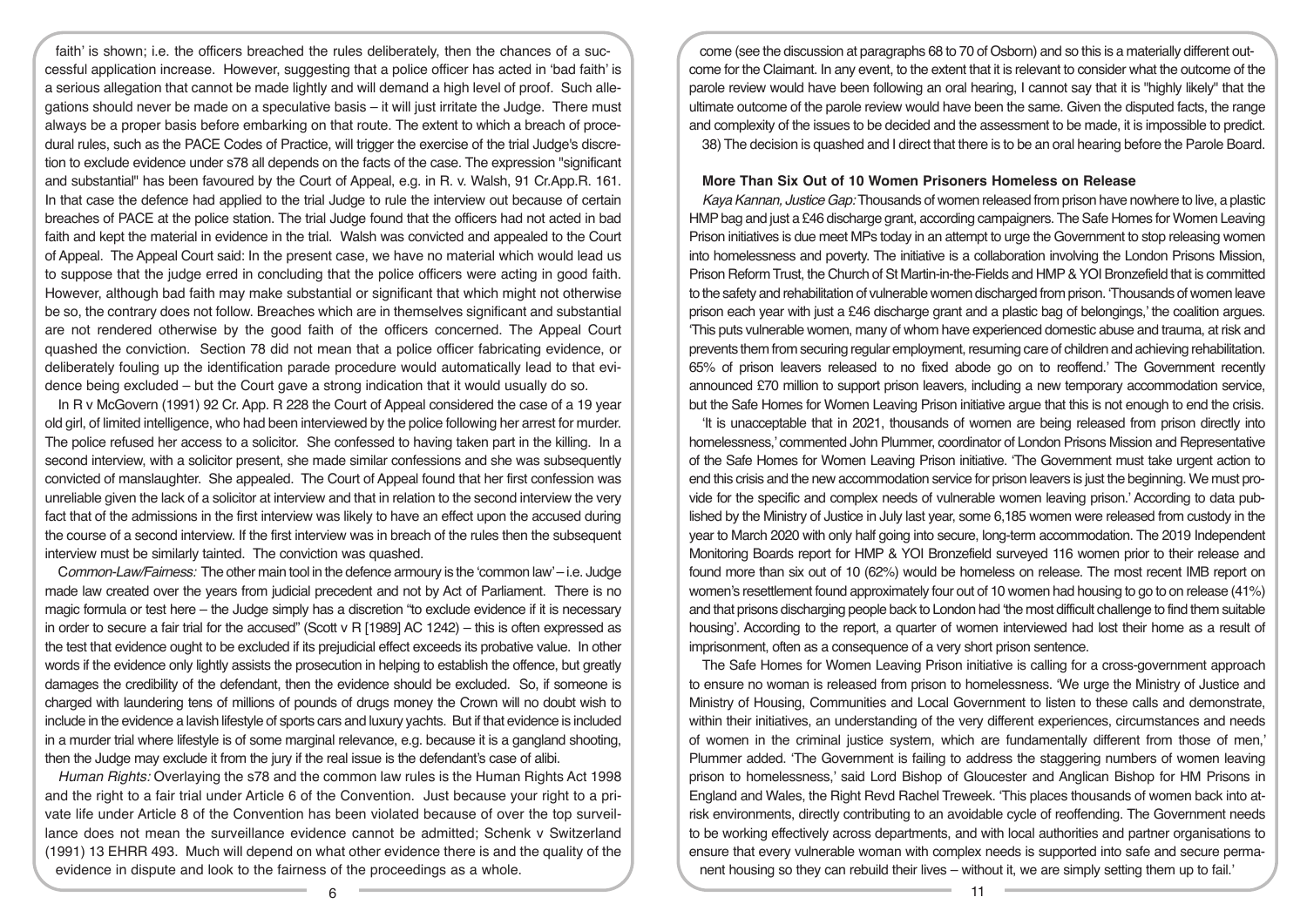14) On 16th July 2020, the Claimant's solicitor sought an oral hearing of his parole review, submitting: a) the Claimant disputed much of the contents of the dossier and the report writers had relied on inaccurate information; b) the Claimant had spent many years in custody; c) he was a post-tariff IPP prisoner and should have the opportunity of presenting his case orally; d) if the Claimant's concerns about discrimination were warranted, this could impact on the perception of his level of risk; e) the dossier included unproven allegations and adjudications and should be tested fairly.

15) On 20th July 2020, a Duty Member of the Parole Board refused the request for an oral hearing, giving the following reasons: "• An oral hearing is not required to consider the facts of the case. They are clearly laid out in the MCA decision. • The MCA panel correctly identifies that Mr Stubbs' case was reviewed at an oral hearing in January 2019 when it was concluded that Mr Stubbs had core risk reduction work outstanding. • The MCA panel concludes that Mr Stubbs has made "limited progress in completing core risk reduction work and in stabilising your (sic) behaviour". • Legal representations were considered at the time of the MCA review and the Duty Member concludes that Mr Stubbs' legitimate interest in taking part in his review is satisfied by the consideration of written submissions. This includes the submissions that Mr Stubbs disputes much of the contents of his dossier and that he considers that he has been the subject of discrimination at HMP Gartree. It is clear from the MCA decision letter, that the MCA panel considered these submissions. • The legal representations do not raise any issues which cause the Duty Member to put the paper decision into serious question."

17) Section 28(7) of the Crime (Sentences) Act 1997 entitles each indeterminate sentence prisoner to have his case referred to the Parole Board by the Secretary of State at any time after he has served the relevant part of his sentence and to further reviews by the Parole Board every two years thereafter. Section 28(5) requires the Secretary of State to release the prisoner as soon as he has served the tariff part of his sentence and the Board has directed his release. By section 28(6) the Board may not direct release unless it is satisfied that it is no longer necessary for the protection of the public that the prisoner should be confined.

35) Relief: In his decision granting permission on the papers, the deputy Judge said that there may be a "real issue in this case as to whether it is highly likely that an oral hearing would have made no difference" although he suggested that the issue may be of less relevance by the time this case came to a hearing given the passage of time since the decision under challenge. This was a reference to section 31(2A) of the Senior Courts Act 1981 which prohibits the court from granting relief "if it appears to the court to be highly likely that the outcome for the applicant would not have been substantially different if the conduct complained of had not occurred."

36) The first thing to point out is that the deputy Judge's comment was based on a misconception in that he thought that the previous Parole Board decision had been only six months before the decision under challenge whereas it had in fact been eighteen months earlier, during which period there had been some significant developments. In any event, as explained by Bingham LJ in R v Chief Constable of the Thames Valley Police, ex p Cotton [1990] IRLR 344, at 352, courts should be reluctant to conclude that the same result would have occurred if a person had not been deprived of an adequate opportunity to put his case. The reasons for this include that: (i) experience shows that that which is confidently expected is by no means always that which happens; (ii) the court should avoid straying from its proper province of reviewing the propriety of the decision-making process into the forbidden territory of reviewing the merits of a decision, (iii) this is a field in which appearances are generally thought to matter, and (iv) a right to be heard is not to be lightly denied.

37) Applying the principles in Osborn and in the light of my reasoning above, it was unfair to refuse an oral hearing. An oral hearing is of itself an important right, even if it could not change the out-

It has long been the case that one area that was sacrosanct was a suspect's right to un-monitored discussions with his lawyers where, even in the most serious of cases, would be stopped because of a violation of that part of Article 6 regarding access to legal advice; see R v Grant [2005] 2 Cr. App. R 28. However, the Grant case was expressly disapproved by the Privy Council in Curtis Warren v Att. General for Jersey [2011] 2 ALL ER 513, PC (see now R v Lawless [2016] EWCA Crim 2185). In the Warren case the police had placed an audio probe in the defendants hire car which would be driven through a number of overseas European countries. The police knew that permission from those countries had been refused for the use of such devices but went ahead anyway. The consequent abuse of process application failed, a decision upheld on appeal. However, that case was an abuse of process case, rather than an exclusion of evidence case. There is still plenty of scope to argue for exclusion of unlawfully obtained evidence because the right to a fair trial under Article 6 imports a certain standard on the behaviour of the State including police, prosecutors and Courts which can be considered when considering the fairness of the trial.

As is often the way much will depend not on the alleged conduct of the police officers, but in the preparation of the defence case – have the prosecution been put on notice; has a certain issue been raised in the Defence Statement; is the matter on the Court record? The answer to the question 'so what if there is a breach of the rules?' will very often depend on how well the issue has been considered and whether the groundwork has been laid for your day in Court. In criminal litigation there are few guarantees except that preparation is everything.

#### **A Strange Case That Ignores an Interesting Issue in Confiscation Proceedings**

Doughty Street Chambers: In the recent decision of R v Court [2021] EWCA Crim 242 the Court of Appeal skates over some potentially interesting issues about the "benefit" in confiscation proceedings, throws open the chance of re-litigating lost appeals without needing to trouble either the Supreme Court or the Criminal Cases Review Commission, and possibly enjoyed some schadenfreude [pleasure at the misfortune of others] at the expense of another 3 very senior Judges. Mr Court pleaded guilty to cultivating cannabis. At the time of the offence, he owned a piece of land worth £62 000. His offence triggered the "criminal lifestyle" provisions of the Proceeds of Crime Act 2002 [sections 10 and 75 and schedule 2], which meant the land was rebuttably presumed to be the benefit of crime. Mr Court called evidence that he had bought the land under a mortgage taken out against a house he owned some years before he was found to be growing cannabis. The sentencing judge found that the mortgage was fraudulently obtained, basing that finding on Mr Court failing to declare his spent convictions and failing to tell the mortgage company he did not own the house outright; , the problem with that ruling was that one does not have to declare spent convictions [hence the phrase "spent"] and elsewhere in the same ruling the judge found Mr Court did own the house outright.

Mr Court appealed on numerous grounds. The Single Judge refused leave, so he renewed. At the renewed leave hearing the first Court gave judgment allowing the appeal on the single issue of the "benefit" of the piece of land. So far, so good [for Mr Court, at least]. Unhappily, the Registrar had not told the Prosecution about the renewed leave hearing, so they did not attend. More unhappily, the Judges in the first appeal did not follow the Court's published practice of giving leave then adjourning a final decision for the Prosecution to attend. Thus, the Prosecution found they had lost an appeal without even being aware it was happening: They were not impressed. There is a rarely used power [see Yasain [2015] 2 Cr App R 28] for the Court of Appeal to reopen an appeal where (i) there are exceptional circumstances, (ii) it is necessary to avoid real injustice, and (iii) there is no other remedy available [often the existence of the CCRC, another remedy, will block a convicted person from using this route]. On this occasion, the